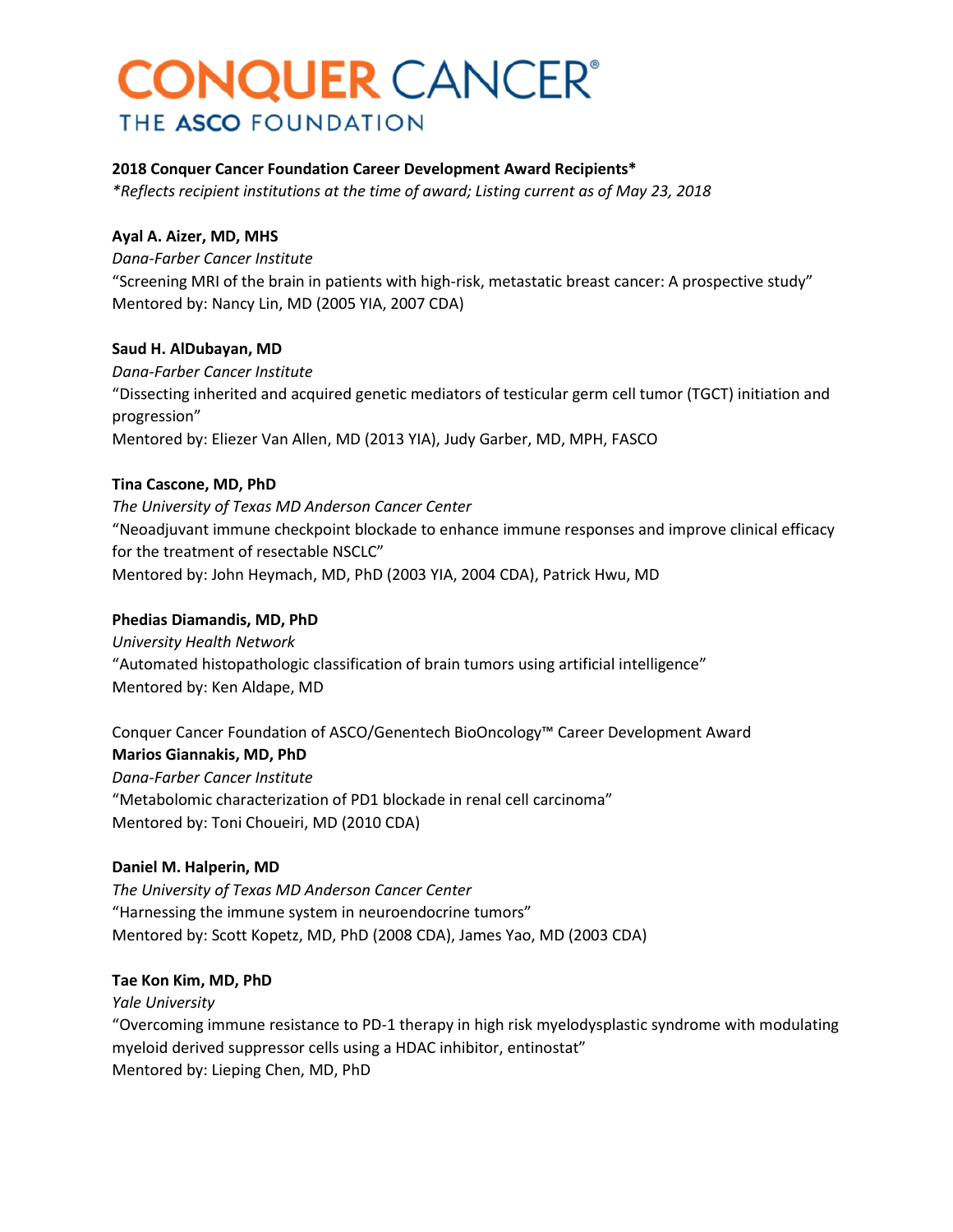# **CONQUER** CANCER® THE ASCO FOUNDATION

#### **Benjamin H. Lok, MD**

*Princess Margaret Cancer Centre* "Optimizing PARP inhibitor therapy in combination with radiotherapy for small cell lung cancer" Mentored by: Frances Shepherd, MD, FASCO, Ming Tsao, MD

### **Stephanie S. Markovina, MD, PhD**

*Washington University* "Squamous cell carcinoma antigen and lysosome mediated cell death in radiation resistance" Mentored by: Gary Silverman, MD, PhD

#### **Jonathan M. Marron, MD, MPH**

*Harvard Medical School* "Understanding and supporting informed decision-making in advanced pediatric cancer in the age of precision medicine" Mentored by: Jennifer Mack, MD (2005 YIA, 2007 CDA)

Conquer Cancer Foundation of ASCO/Breast Cancer Research Foundation® Career Development Award **Otto Metzger, MD**

#### *Dana-Farber Cancer Institute*

"PELOPS: Palbociclib and Endocrine therapy for LObular breast cancer Preoperative Study: A randomized phase II study of palbociclib with endocrine therapy versus endocrine therapy alone for invasive lobular carcinoma and invasive ductal carcinoma" Mentored by: Eric Winer, MD

## Conquer Cancer Foundation of ASCO/AstraZeneca Career Development Award

#### **Ciara C. O'Sullivan, MB, BCh, BAO**

*Mayo Clinic, Minnesota* "After palbociclib: biomarker discovery in hormone refractory breast cancer" Mentored by: Matthew Goetz, MD

#### **Nitya Raj, MD**

*Memorial Sloan Kettering Cancer Center* "Mutational landscape of pancreatic neuroendocrine tumors - therapeutic implications of genetic evolution over time and therapy" Mentored by: Diane Lauren Reidy-Lagunes, MD, MS (2008 YIA)

#### **Daniel Sanghoon Shin, MD**

*University of California, Los Angeles* "Non-genetic mechanisms of resistance to immune checkpoint blockade" Mentored by: Antoni Ribas, MD (2000 CDA)